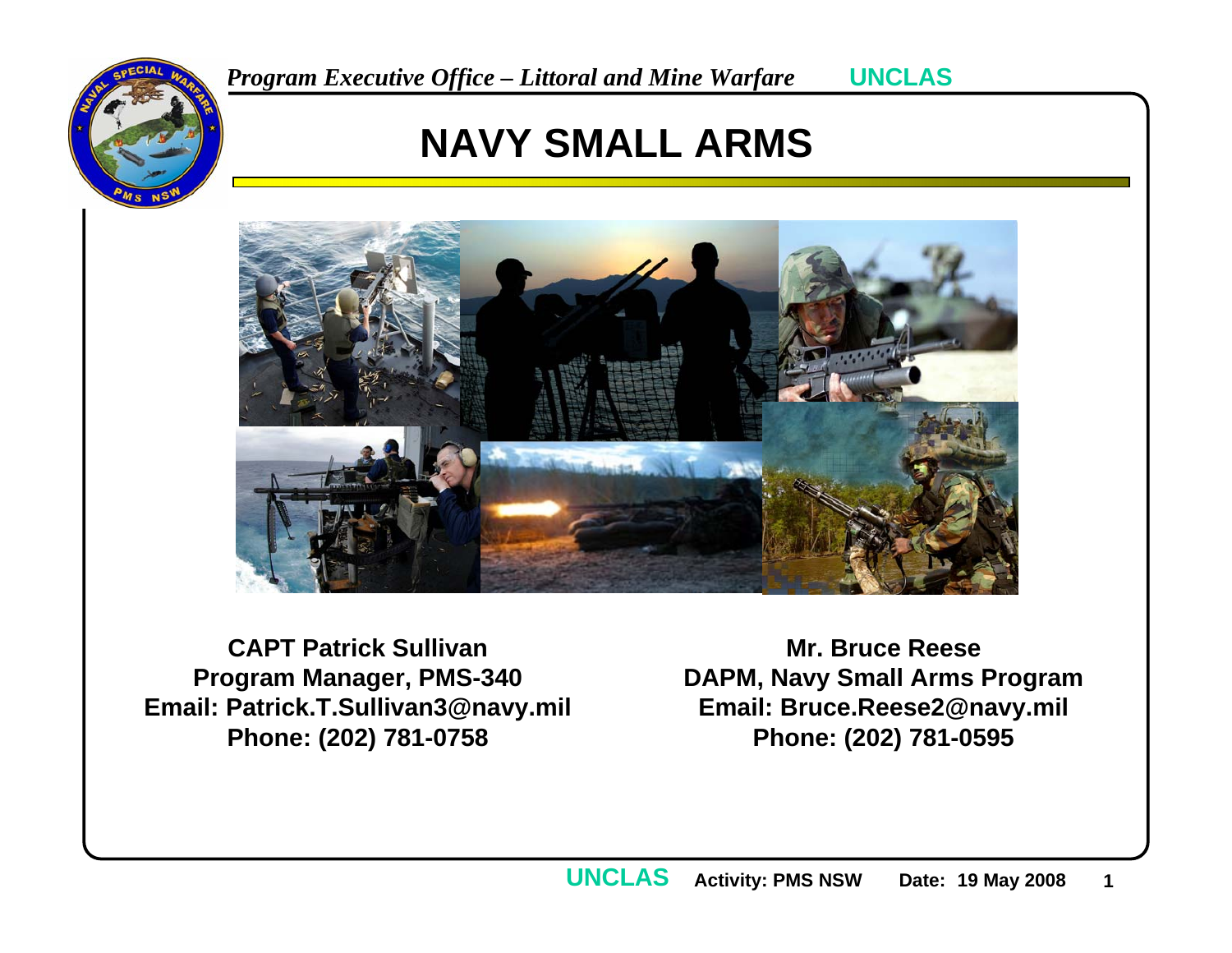

**UNCLAS**

## **Navy Small Arms Program Overview**

- Full life cycle support for the Navy's small arms
	- Engineering
	- Acquisition
	- $\bullet$ Maintenance
	- Weapons distribution
	- Weapons Tracking
	- Acquisition and acquisition support are provided for all small arms, mounts and related equipment
		- **Majority of acquisitions are from Army or direct from OEM**
		- **Occasional modifications to in-service weapons/mounts**
		- **1,223 worldwide activities**
		- **Over 422,000 weapons**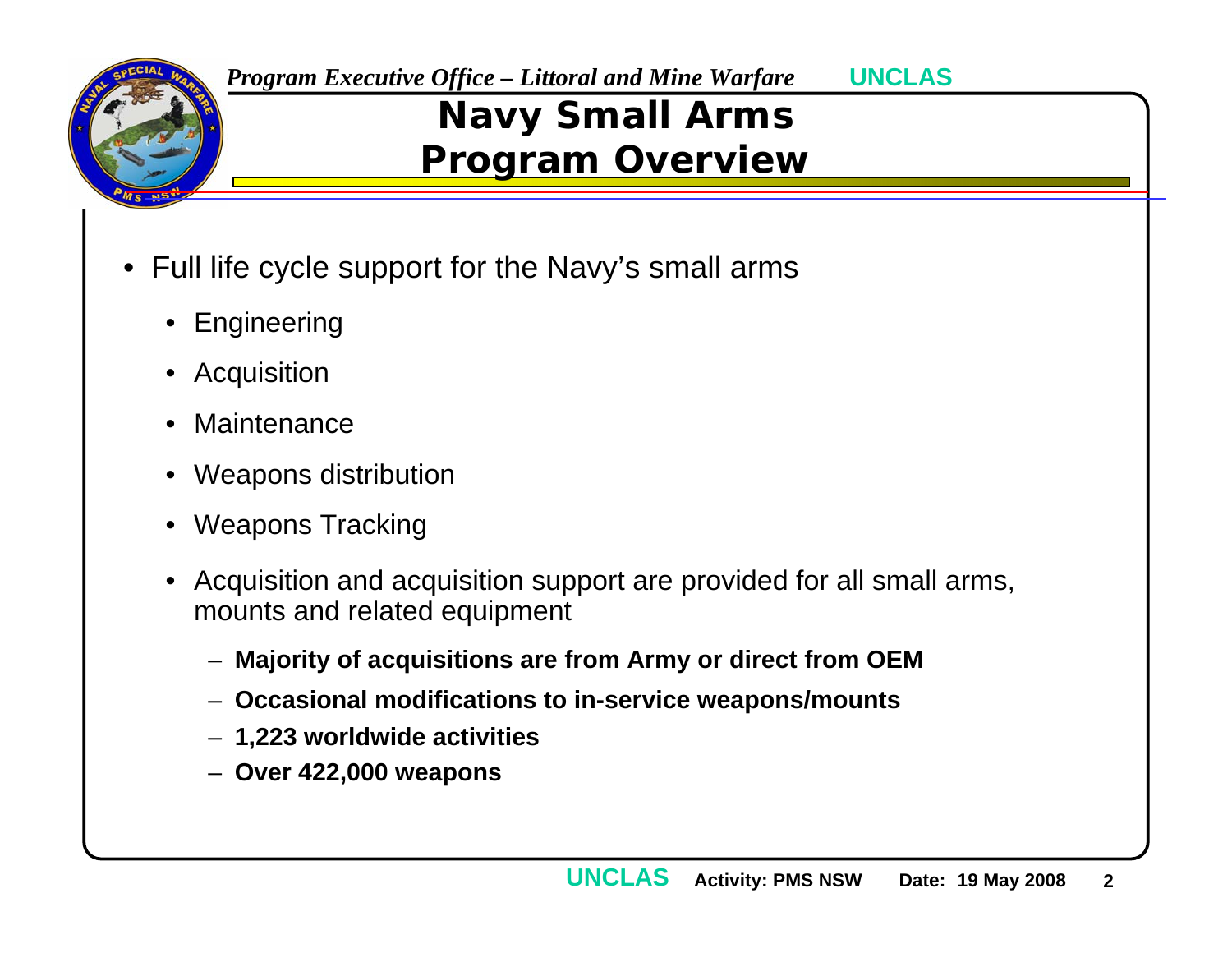

# *Navy Small Arms Program Navy Small Arms Program*

# *Road Map Road Map*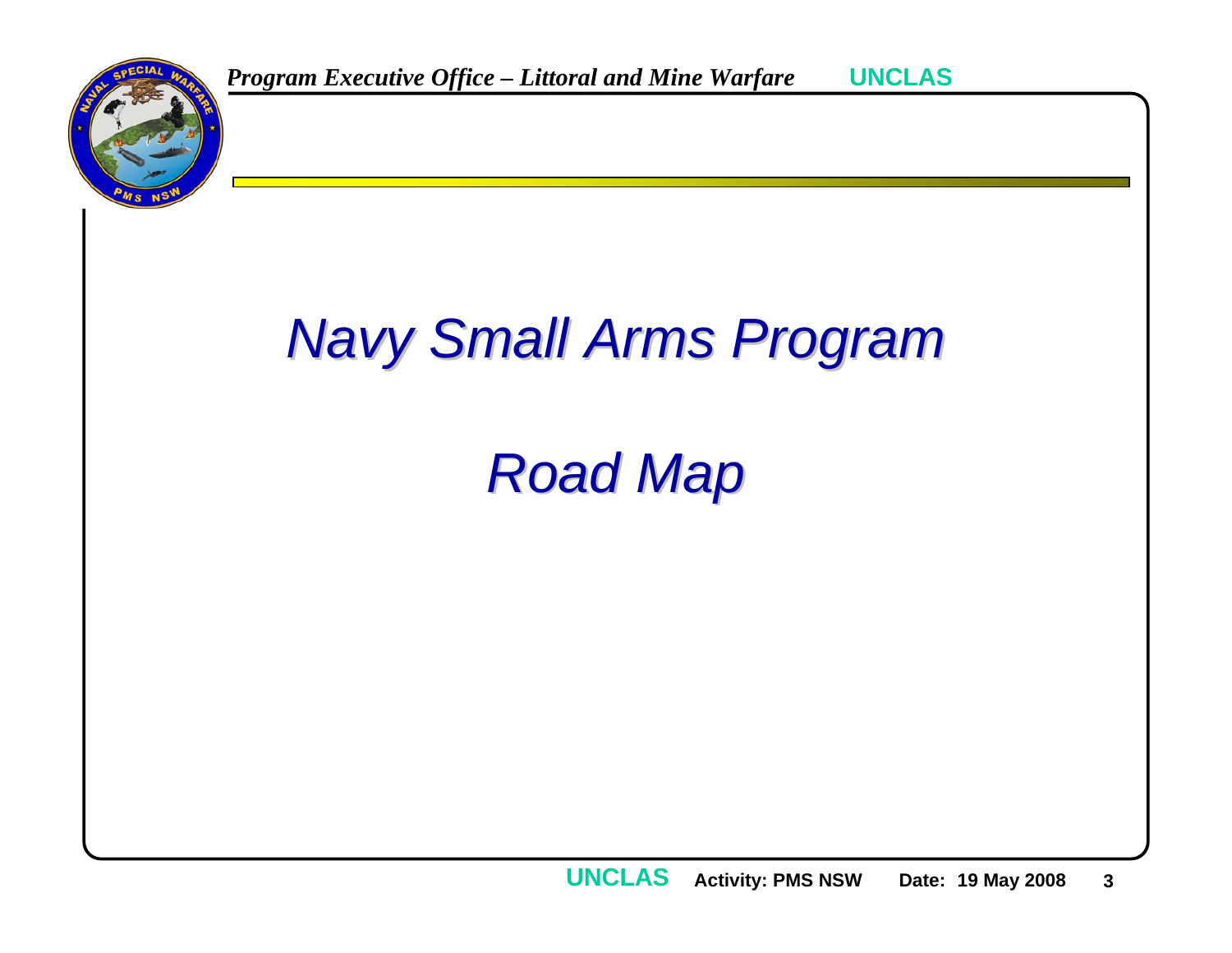

**Activity: PMS NSW Date: 19 May 2008 4 UNCLAS**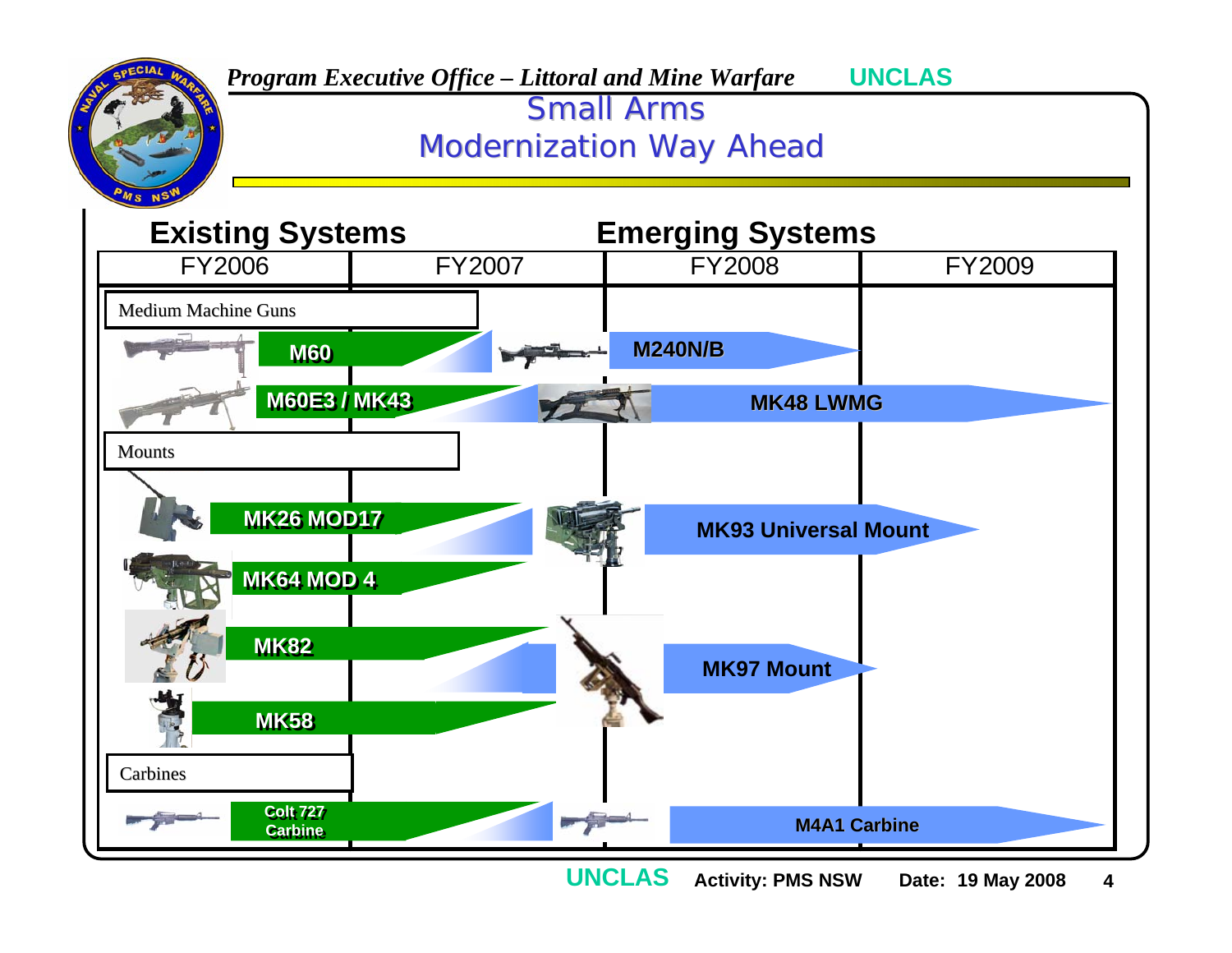

**Activity: PMS NSW Date: 19 May 2008 5 UNCLAS**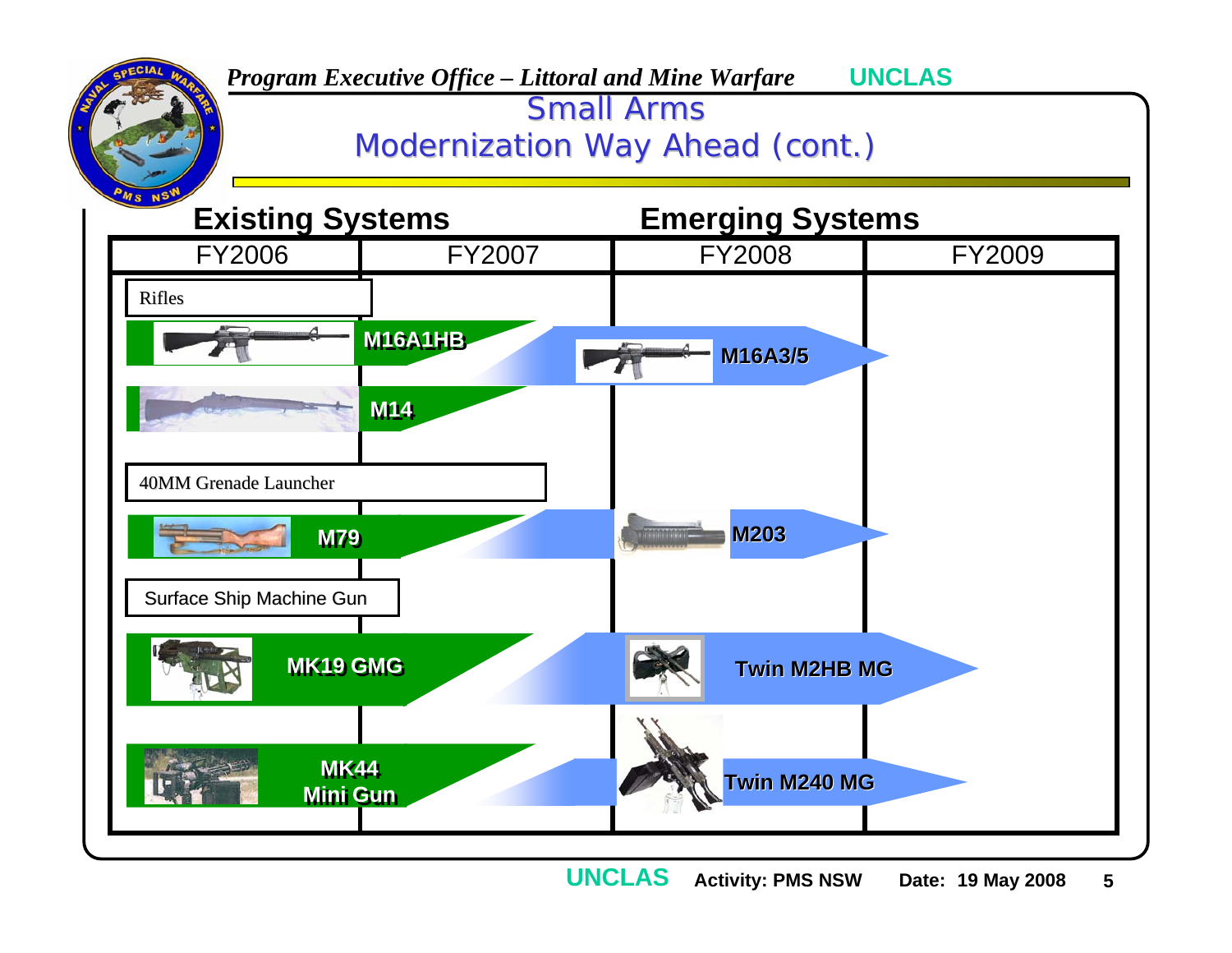

## **What can industry do for Navy Small Arms?**

.Navy Afloat

•Problem - Harsh sea environment corrodes weapons

.Need - Improved maritime coatings or materials

. Problem – Weapons and ammunition are stowed below deck and must be transported top side using ladders, hatches, etc.

•Need – Lighter, smaller, more compact weapon and ammunition

•Problem - Weapon round counts are inaccurate .Need - Automatic round counters

### .Navy Shore Stations

. Problem - Increased training requirements for crew served weapons •Need – Reduced range training ammunition reguirements for M240, M2HB, MK19 by using virtual simulators, etc.

.Problem – Increased security at check points at base entrances and piers. •Need – Ability to choose between non-lethal or lethal force, rapid transition from less than lethal to lethal

### ·Naval Air

•Problem - Overheating barrels on XM218 / GAU16 Light Weight .50 cal MG barrels •Need – Barrels that can be fired maximizing the number of rounds on target per aircraft pass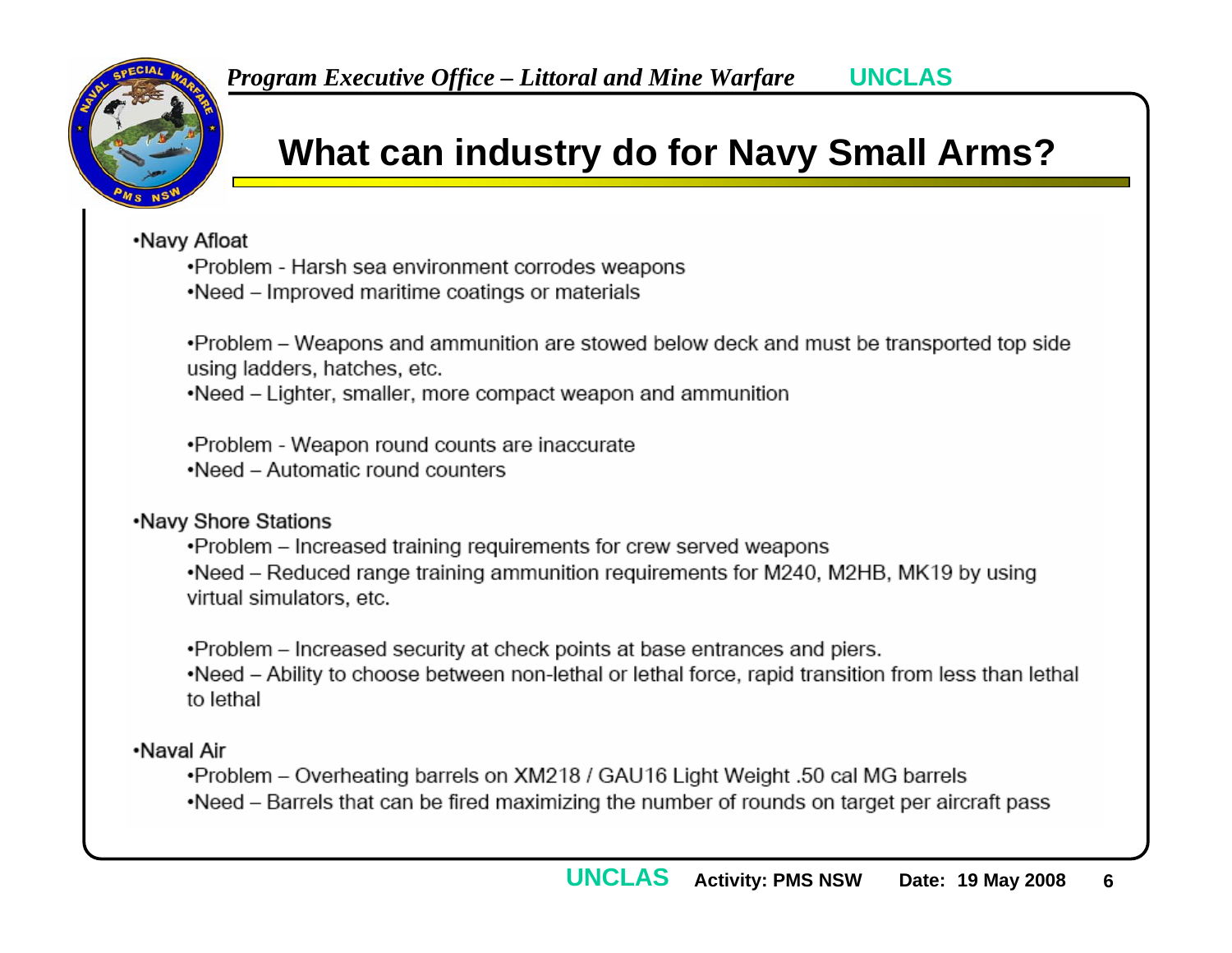

## **BACKUP**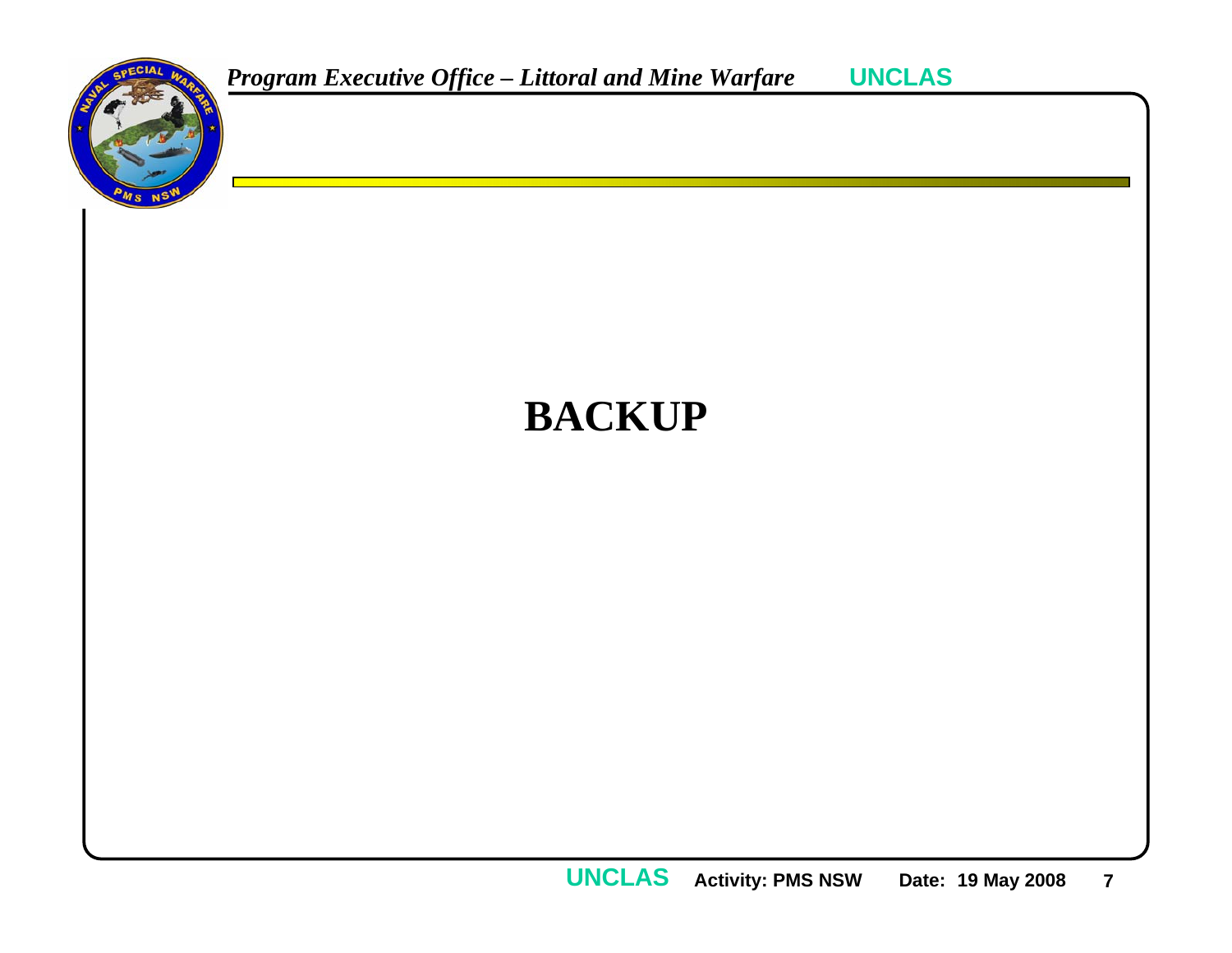

Small Arms

7.62mm Machine Gun Modernization

- Replace the obsolete M60 Family of Machine Guns (MG)
	- \$32.4M FY05 -06 supplemental funds used to procure > 3000 each M240 MG as replacement for the M60 MG
		- Includes mounts, initial issue kits, and spare parts
	- Replacement of M60s with M240B/N was accomplished on a priority basis (CFFC determined priorities).
		- Training Commands
		- Units in direct support of GWOT
		- Deploying Battle Groups
		- Shore stations
		- Remaining Fleet units
	- MK43 and remaining M60E3 Lightweight M60s will be replaced with the MK48 LWMG during FY09. 70% commonality of parts with M240.

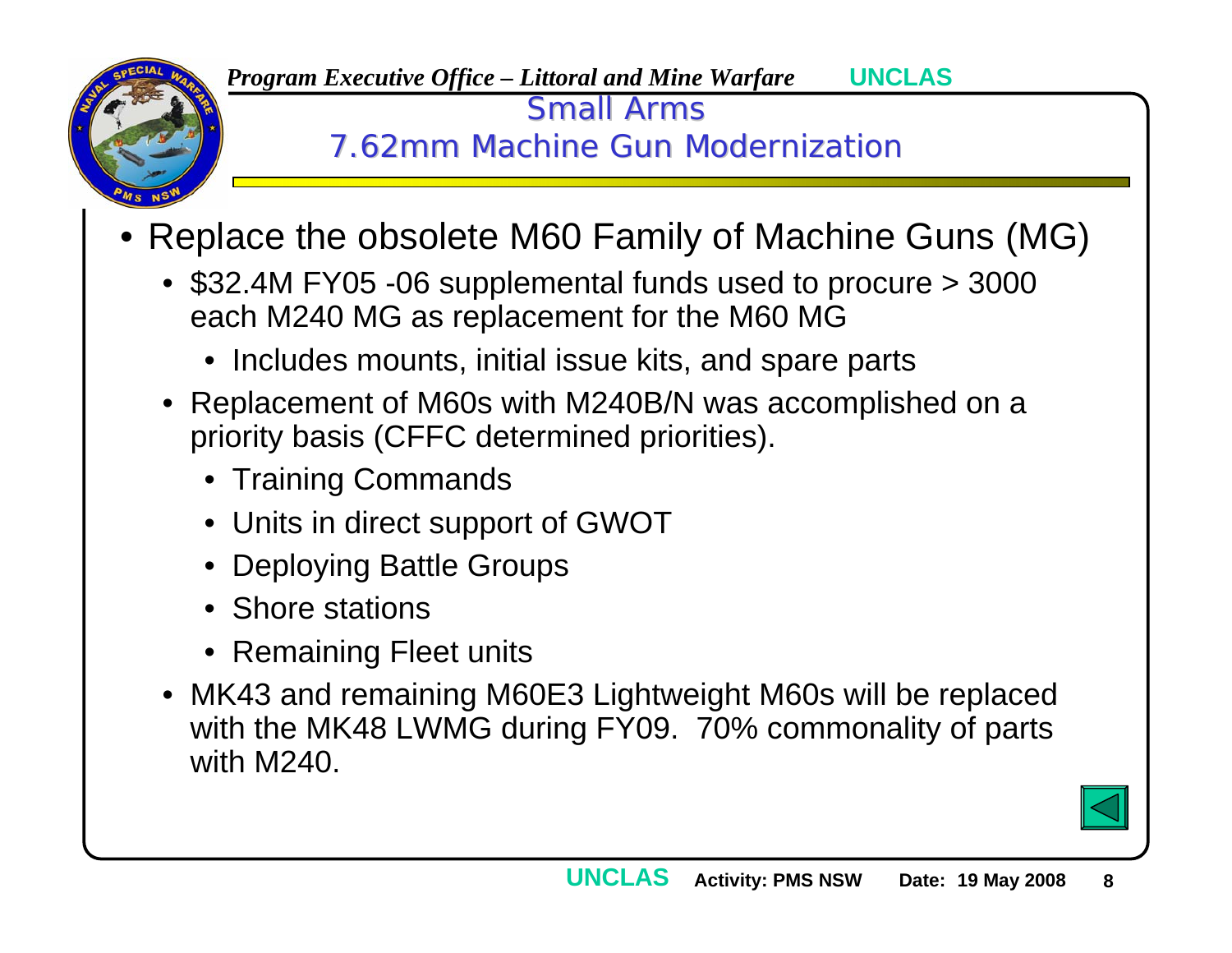

> **Small Arms Mount Modernization**

- Replace the MK26 Mod 17 and the MK64 Mod 4 with the less expensive and more robust MK93 universal mount
	- 2000+ MK93 mounts on order. Delivery rate approximately 75 mo
	- • Capable of mounting both the M2HB .50 cal and the MK19 40mm Grenade Machine Gun
	- With an adaptor, can also mount M240 7.62mm Medium Machine Gun (this option is too expensive under normal circumstance)
	- Transition to the MK93 mount should be complete by 4Q FY08
- Replace the MK58 and the MK82 M60 Machine Gun mounts with the MK97 M240 Machine Gun mounts
	- MK58 and MK82 specific to the M60 family of Machine Guns
	- MK97 is specifically designed to mount the M240 family of Machine Guns
	- $\bullet$  1200+ MK97 mounts on order. Sufficient mounts on hand/on order to meet all requirements.



•Transition to the MK97 mount should be complete by 4Q FY08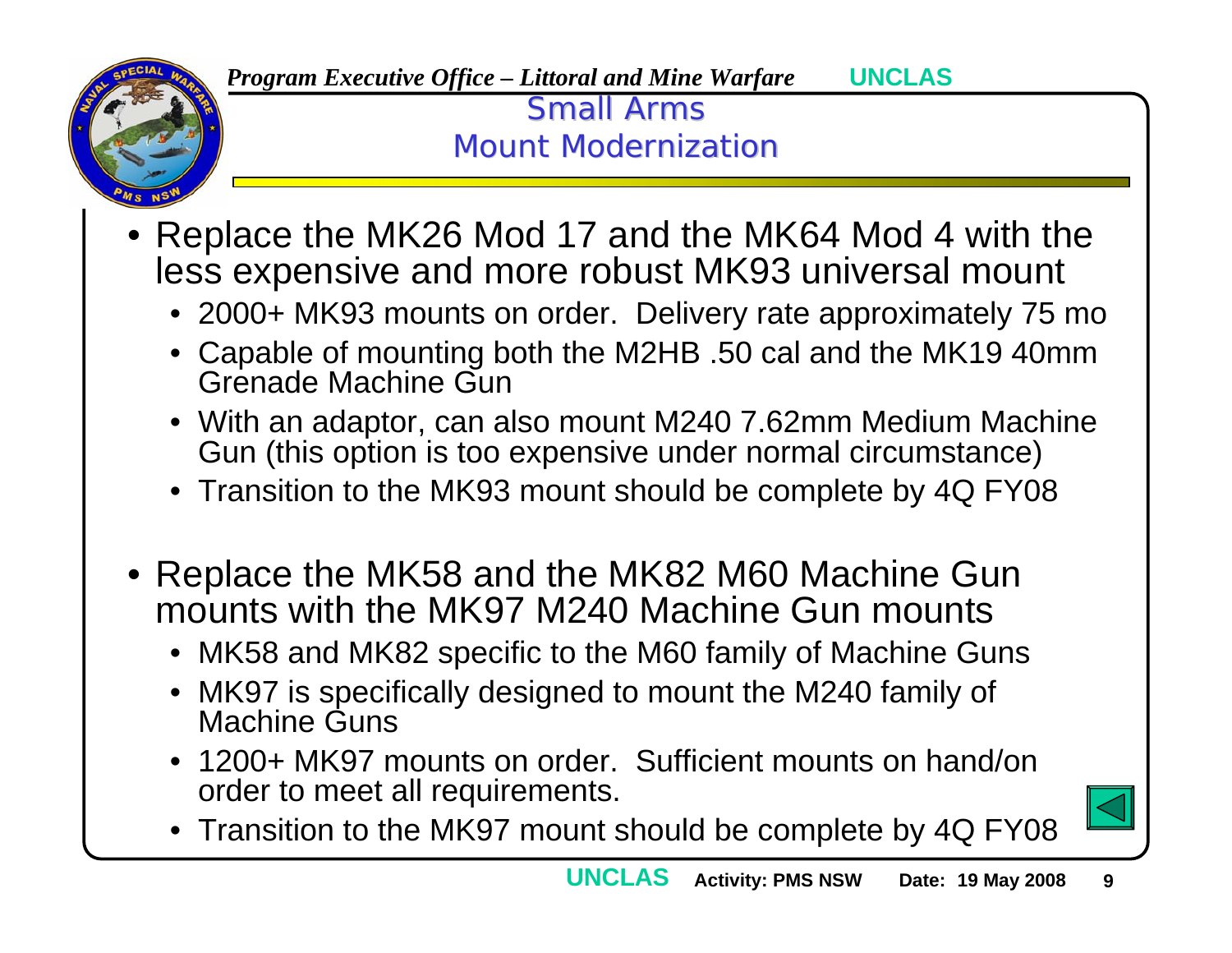

> **Small Arms** Rifle Modernization

- Replace the M14 7.62mm As the Fleet's Primary Rifle
	- USN is only user of the M14 rifle
	- Too heavy for use in VBSS and MIO operations
	- Too long for use in VBSS and MIO operations
	- Shore establishment and expeditionary units have migrated from M14
	- Fleet desires M16A3 as replacement for M14 rifle
		- Few M14s to be retained for use in line throwing
		- Currently 4,354 M14 rifles in use aboard Navy vessels
- Replacement of Fleet M14 rifles delayed by loss of acquisition funding and increased requirements for the<br>M16A3. Expect transition to be completed by the end of<br>FY07. 6000 M16A3 rifles to be put into or returned to<br>service during FY07 through repair or conversion actions.

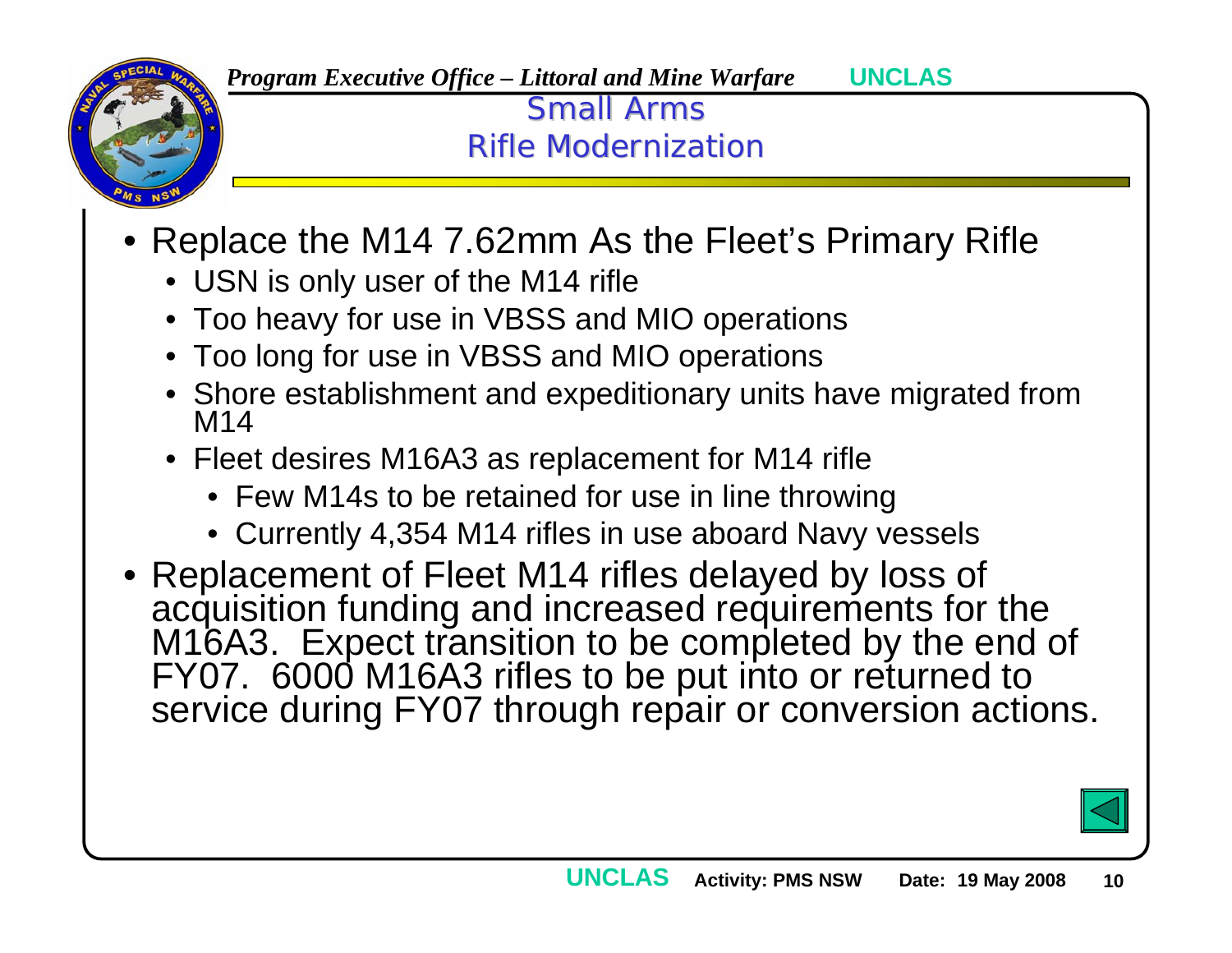

Small Arms

40mm Grenade Launcher Modernization

- Replace the M79 40mm Grenade Launcher with the M203
	- M79 is obsolete
	- M203 is designed to fit onto the M16 family of weapons. Results in increased flexibility
	- Relatively few (<900) M79s remain in service. Too expensive to maintain
- FY06 funding being used to procure 750 each M203s. An additional 500 units will be procured with FY07 funding. Replacement of the M79 should be complete by the end of FY07. (A few M79s will remain in service for use as flare guns during tactical training exercises).

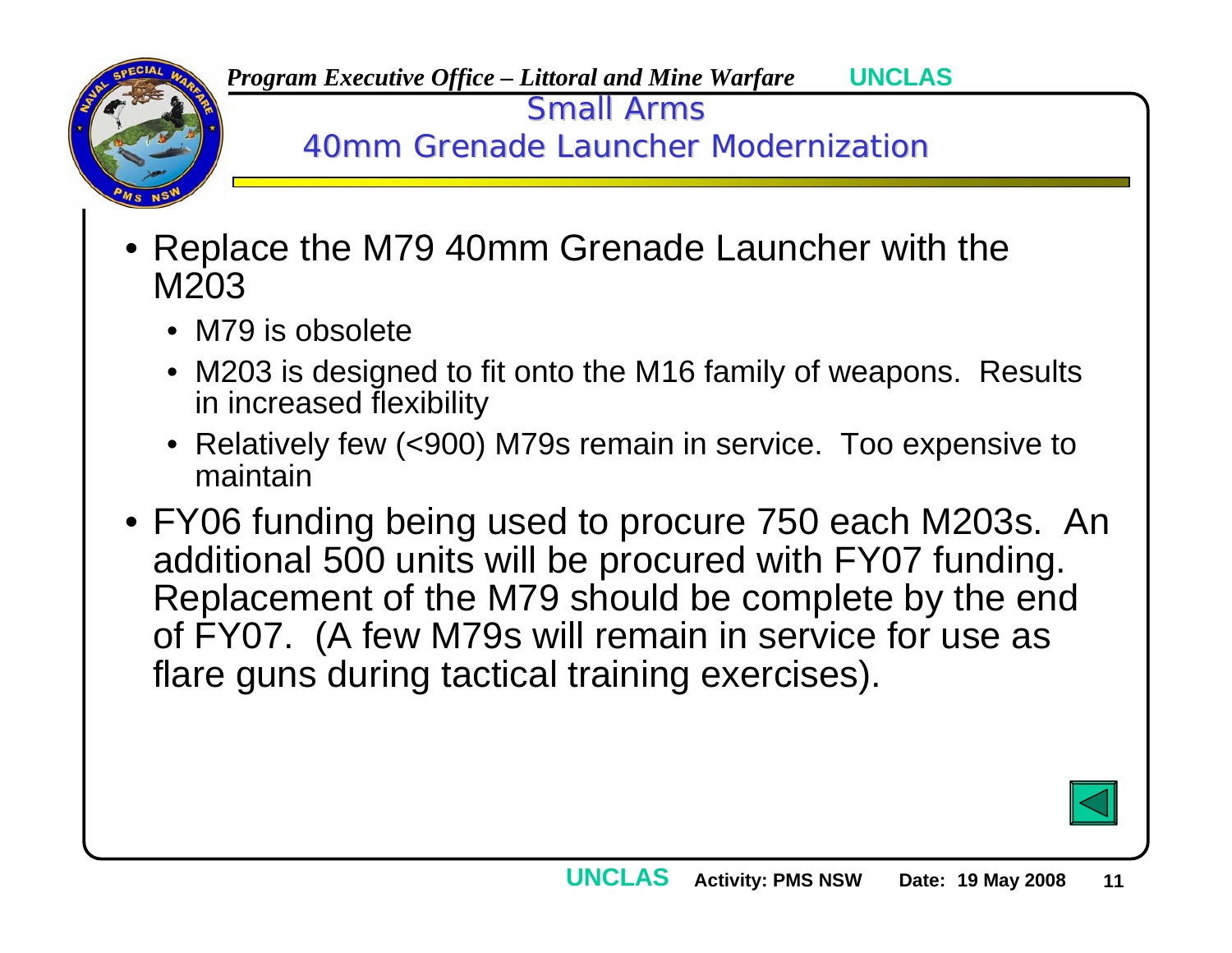

> **Small Arms** 5.56mm Carbine Conversion

- Convert the Model 727 carbine to M4A1 configuration
	- USN is only user of the Model 727 carbine
	- Model 727 carbine is out of production
	- Model 727 carbine is not capable of mounting sighting devices
	- \$3.0M of the FY05 O&MN supplemental funding is being used to convert 4000 each Model 727 to the M4A1 configuration (parts procurement and SEAPORT contract).
	- Conversion will take place at a rate of approximately 2000 per year FY07-FY08.

**UNCLAS**

- Model 727 will be completely replaced by the end of FY08
- CFFC and OPNAV N864G will determine priority of issue
	- Training Commands
	- Units in direct support of GWOT
	- Deploying Battle Groups
	- Shore stations
	- Remaining Fleet units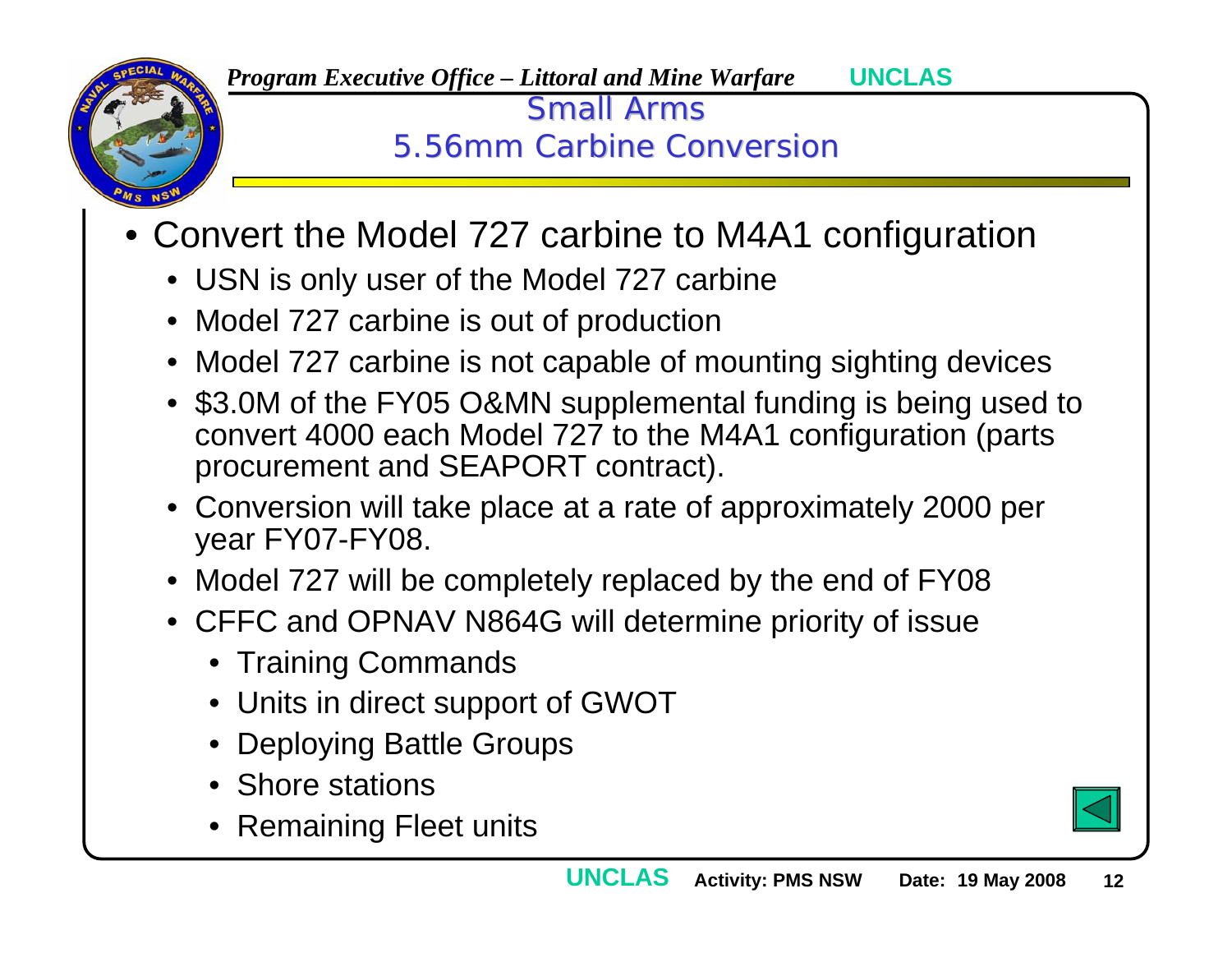

**Small Arms** 

Surface Ship Upgrade/MK44 Replacement

- • Replace the MK44 mini-gun system with Twin M240 MG.
	- MK44 Mini Gun
		- System provided as a rapid response measure after USS Cole incident
		- Fires 7.62mm at 3,000 rounds per minute
		- Electrically driven w/six barrels
		- 80 systems currently in use by Fleet
		- No spare parts support in place
		- Difficult and expensive to maintain aboard ship
		- Requires ship alt to become a permanent emplacement
		- Acquisition cost \$72,300 per system (2 per ship = \$144,600)
	- Twin M240 MG (Sufficient FY06 funding to procure 160 ship sets)
		- Fires 7.62mm at 1500 to 1900 rounds per minute (combined)
		- Can continue to fire if one gun fails
		- Any of the ship's M240s can be used to replace failed gun
		- Acquisition cost \$22,652 per system (2 per ship = \$45,304)
		- Procurement of 300 twin M240 w/mount will cost <\$7.0M (150 ship sets)
	- Twin M240 MG will be provided in lieu of the MK44 More efficient use of funding
	- Transition will be complete by the end of CY07
	- CFFC/SURFOR will establish priorities